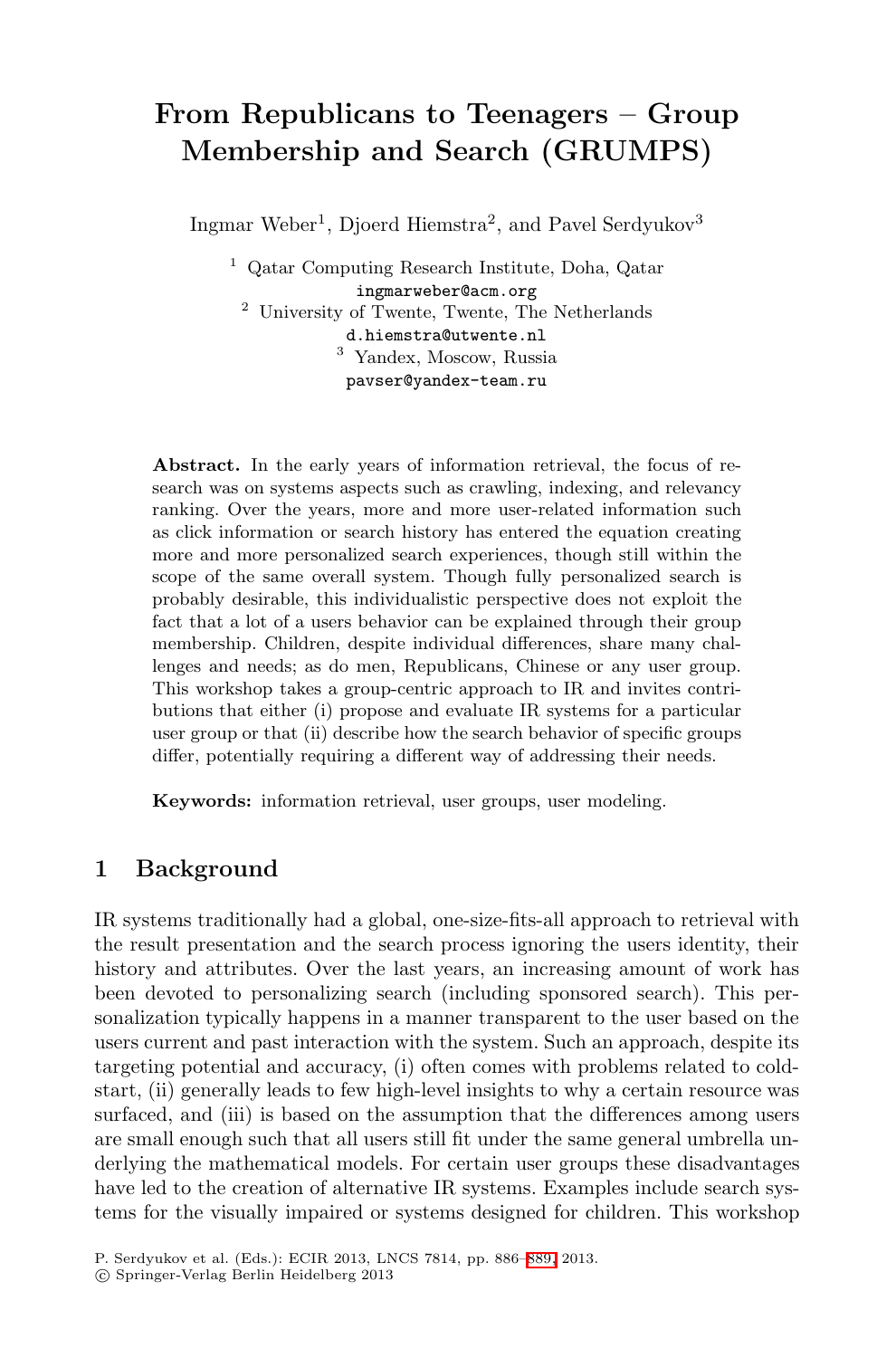wants to motivate more work on group-oriented IR and give researchers a platform to discuss advances in this area. [Th](#page-2-0)[is](#page-2-1) research area will be of interest to many ECIR attendees and related work has been presented at past instances of the conf[er](#page-2-2)[en](#page-2-3)ce.

The workshop will welcome contributions on any issue concerning adapting search for specific user groups and, in p[art](#page-2-4)i[cul](#page-3-1)ar, on:

- **–** Understanding of se[arc](#page-3-2)[h b](#page-3-3)ehavior and relevance criteria of specific user groups [1–3]
- **–** [Id](#page-3-4)[enti](#page-3-5)fying labeled user groups from search behavior [4–7]
- **–** Using specific user features (e.g., demographics) for personalized advertising/sponsored search [8, 9]
- **–** Understanding the effects of domain expertise, age, user experience and cognitive abilities on search goals and results evaluation [10–13]
- **–** Development of test collections for evaluation of personalized search systems focused on users with specific features [14–16]
- **–** Search interfaces and result representation for people with specific needs and specific interests [17–20]

## **2 Workshop Program**

The full-day workshop will have oral presentations of accepted research papers. There will also be a 45 minute impromptu featherweight presentation session where attendees can present topics of their choice for 2-5 minutes. This is done in an effort to improve awareness of related work and to foster personal connections between the participants.

Additionally, there will be two invited talks. Daria Sorokina, senior data scientist at LinkedIn, will talk about "Recruiters, Job Seekers and Spammers: Innovations in Job Search at LinkedIn", and Nicholas Belkin, professor at Rutgers University, will talk about "How to Know About the Information Needs and Behaviors of User Groups".

## **3 Workshop Organizers**

*Ingmar Weber* is a research scientist at Yahoo! Research in Barcelona, Spain. His research covers a wide subject area, often with a focus on demographic factors and their influence on search behavior and with a lot of his current work involving interdisciplinary studies in web science. In August 2012 he taught the course "An Introduction to Web Science" at the RuSSIR summer school. Together with Ana-Maria Popescu and Marco Pennacchiotti he organized the PLEAD (Politics, Elections and Data) workshop at CIKM 2012. He did his Ph.D. at the Max-Planck Institute for Informatics working on CompleteSearch, which is now the default search engine for DBLP.

*Djoerd Hiemstra* is associate professor at the database group of the University of Twente. He wrote an often cited Ph.D. thesis on language models for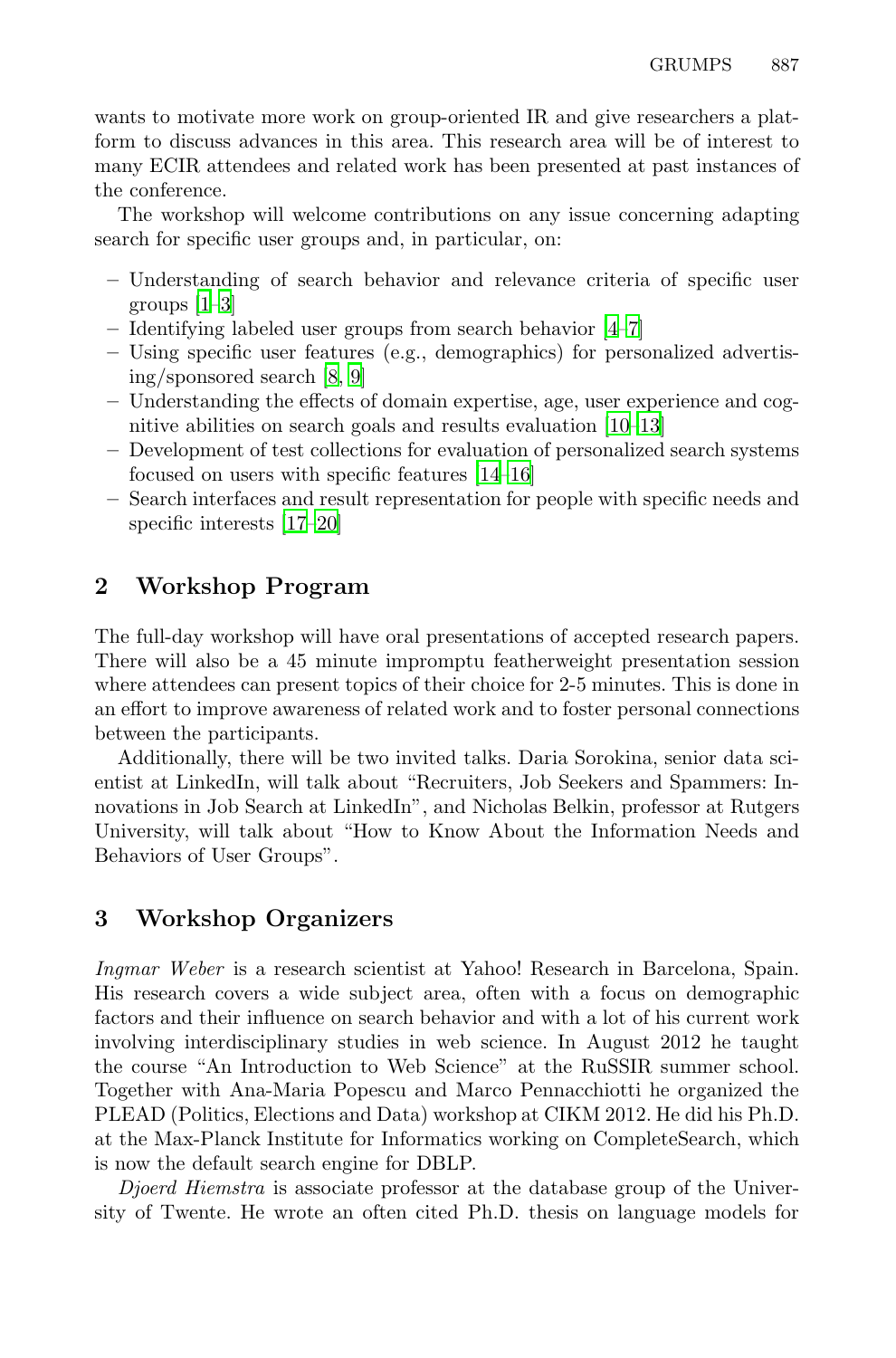information retrieval and contributed to over 150 research papers in the field of information retrieval. His research interests include formal models of information retrieval, XML search and multimedia search, peer-to-peer search, and search systems for children. Djoerd was involved in the local organization of ACM SIGIR 2007 conference in Amsterdam, and in the organization of several workshops including several editions of the Dutch-Belgian Information Retrieval Workshop series, and the Accessible Search Workshop at SIGIR 2010.

*Pavel Serdyukov* is the head of research projects at Yandex. He has published a number of papers relating to web search (including adapting search for children and other socio-demographic groups), enterprise/entity search, query log analysis, location-specific retrieval and recommendation. He co-organized several workshops at SIGIR: on Accessible Search in 2010 and on Entity-oriented search in 2011 and 2012. He is a co-organizer of the "Web Search Click Data" workshop at WSDM 2012 and 2013. He was a co-organizer of the Entity track at TREC 2009-2011. Currently, he serves as a General Co-Chair of ECIR 2013.

### **References**

- <span id="page-2-0"></span>1. Maglaughlin, K., Sonnenwald, D.: User perspectives on relevance criteria: A comparison among relevant, partially relevant, and not-relevant judgments. Journal of the American Society for Information Science and Technology 53(5), 327–342 (2002)
- 2. Tombros, A., Ruthven, I., Jose, J.M.: How users assess web pages for information seeking. Journal of the American Society for Information Science and Technology 56(4), 327–344 (2005)
- 3. Barry, C.L.: User-defined relevance criteria: an exploratory study. J. Am. Soc. Inf. Sci. 45(3), 149–159 (1994)
- <span id="page-2-1"></span>4. Jones, R., Kumar, R., Pang, B., Tomkins, A.: "i know what you did last summer": query logs and user privacy. In: Proceedings of the Sixteenth ACM Conference on Information and Knowledge Management, pp. 909–914 (2007)
- <span id="page-2-2"></span>5. Teevan, J., Morris, M.R., Bush, S.: Discovering and using groups to improve personalized search. In: Proceedings of the Second ACM International Conference on Web Search and Data Mining, pp. 15–24 (2009)
- <span id="page-2-3"></span>6. Weber, I., Castillo, C.: The demographics of web search. In: SIGIR, pp. 523–530 (2010)
- <span id="page-2-4"></span>7. Weber, I., Jaimes, A.: Who uses web search for what: and how. In: Proceedings of the Fourth ACM International Conference on Web Search and Data Mining, WSDM 2011, pp. 15–24 (2011)
- 8. Cheng, H., Cantú-Paz, E.: Personalized click prediction in sponsored search. In: Proceedings of the Third ACM International Conference on Web Search and Data Mining, pp. 351–360 (2010)
- 9. Jansen, B.J., Moore, K., Carman, S.: Evaluating the performance of demographic targeting using gender in sponsored search. Inf. Process. Manage. 49(1), 286–302 (2013)
- 10. Sharit, J., Hernández, M.A., Czaja, S.J., Pirolli, P.: Investigating the roles of knowledge and cognitive abilities in older adult information seeking on the web. ACM Trans. Comput.-Hum. Interact. 15(1), 3:1–3:25 (2008)